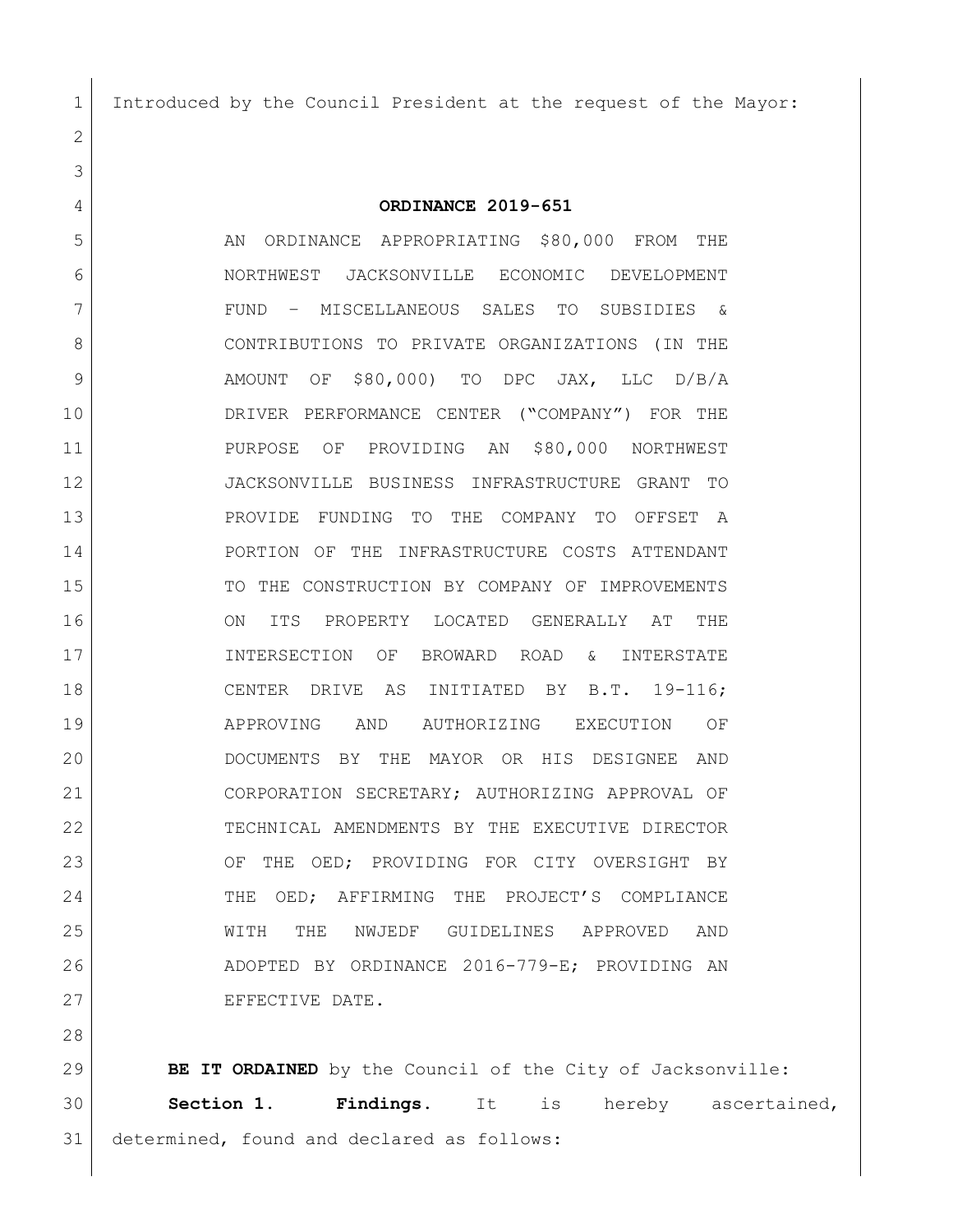1 The location of the Company's project in Jacksonville, Florida, ("Project") is more particularly described in the Economic Development Agreement. The Project will promote and further the 4 public and municipal purposes of the City.

 $\ddot{\phantom{0}}$ 

 Enhancement of the City's tax base and revenues, are matters of State and City policy and State and City concern in order that the State and its counties and municipalities, including the City, shall not continue to be endangered by unemployment, underemployment, economic recession, poverty, crime and disease, and consume an excessive proportion of the State and City revenues because of the 11 extra services required for police, fire, accident, health care, elderly care, charity care, hospitalization, public housing and housing assistance, and other forms of public protection, services 14 and facilities.

 The provision of the City's assistance as identified in the Economic Development Agreement is necessary and appropriate to make the Project feasible; and the City's assistance is reasonable and not excessive, taking into account the needs of the Company to make the Project economically and financially feasible, and the extent of the public benefits expected to be derived from the Project, and taking into account all other forms of assistance available.

 The Company is qualified to carry out and complete the construction and equipping of the Project, in accordance with the Economic Development Agreement.

 The authorizations provided by this Ordinance are for public uses and purposes for which the City may use its powers as a county, municipality and as a political subdivision of the State of Florida and may expend public funds, and the necessity in the public interest for the provisions herein enacted is hereby declared as a matter of legislative determination.

This Ordinance is adopted pursuant to the provisions of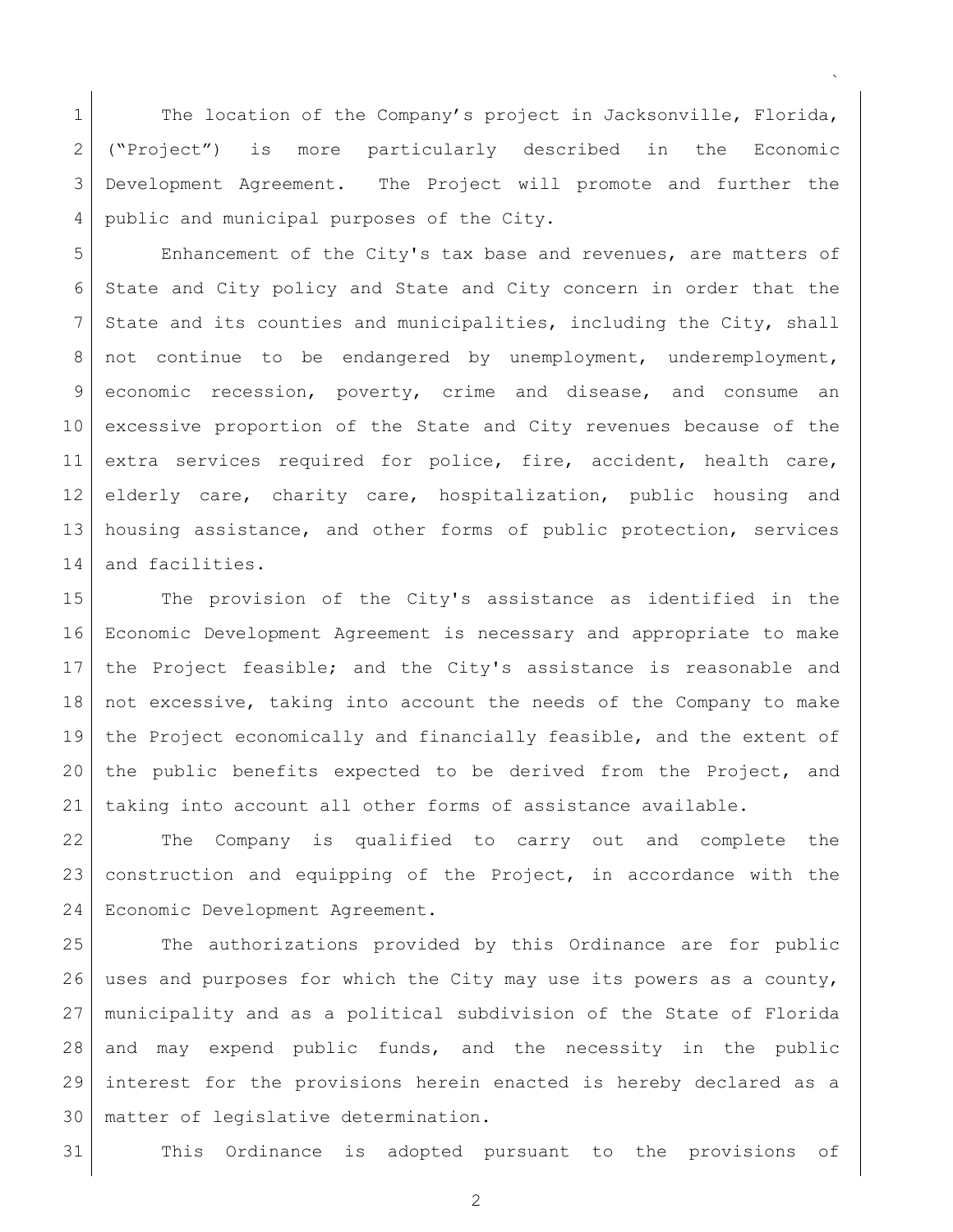Chapters 163, 166 and 125, Florida Statutes, as amended, the City's 2 Charter, and other applicable provisions of law. **Section 2. Appropriation.** For the 2018-2019 fiscal year, within the City's budget, there are hereby appropriated the indicated sum(s) from the account(s) listed in subsection (a) to 6 the account(s) listed in subsection (b): (B.T. 19-116 attached hereto as **Exhibit 1** and incorporated herein 8 by this reference) 9 (a) Appropriated from: 10 See B.T. 19-116 \$80,000 (b) Appropriated to: 12 See B.T. 19-116 \$80,000 (c) Explanation of Appropriation: the appropriation above is appropriating \$80,000 from the Northwest Jacksonville Economic Development Fund to provide a **grant to the Company to assist in funding the storm**  water infrastructure improvements for the automotive 18 18 training, handling and testing center on the project 19 site. **Section 3. Purpose of Appropriation.** The purpose of the appropriation above is to offset a portion of the storm water retention and drainage improvement costs associated with the 23 construction of the auto training and testing center. **Section 4. Economic Development Agreement Approved**. There is hereby approved, and the Mayor or his designee and Corporation

 $\ddot{\phantom{0}}$ 

 Secretary are authorized to enter into an Economic Development Agreement referenced therein (the "Agreement") between the City and the Company, in substantially the same form as has been placed **On File** with the Legislative Services Division (with such "technical" 30 changes as herein authorized).

The Agreement may include such additions, deletions and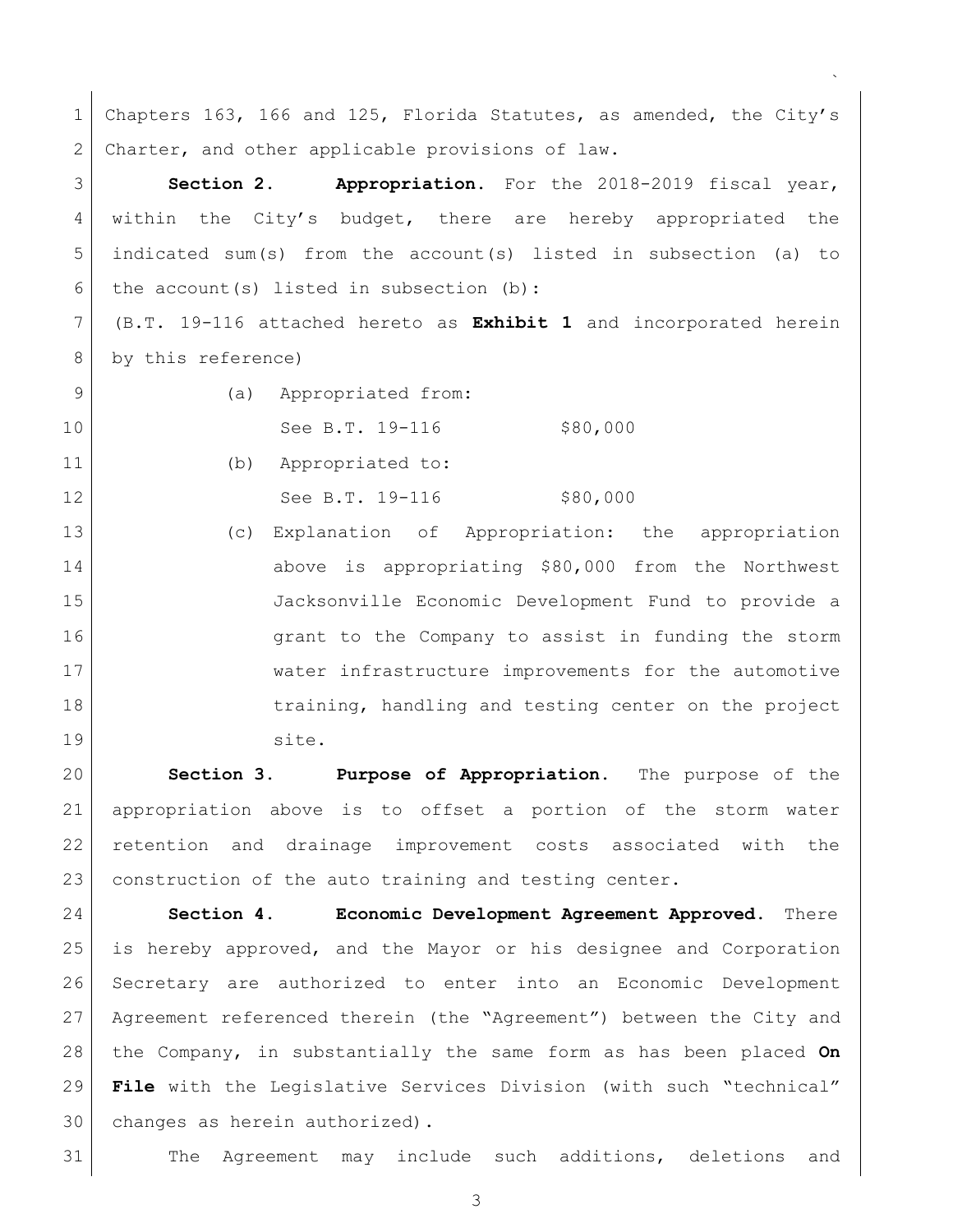changes as may be reasonable, necessary and incidental for carrying 2 out the purposes thereof, as may be acceptable to the Mayor, or his designee, with such inclusion and acceptance being evidenced by execution of the Agreement by the Mayor or his designee. No modification to the Agreement may increase the financial obligations or the liability of the City and any such modification shall be technical only and shall be subject to appropriate legal review and approval of the General Counsel, or his or her designee, and all other appropriate action required by law. "Technical" is herein defined as including, but not limited to, changes in legal descriptions and surveys, descriptions of infrastructure 12 | improvements and/or any road project, ingress and egress, easements and rights of way, performance schedules (provided that no performance schedule may be extended for more than one year without Council approval), design standards, access and site plan, which have no financial impact.

 $\ddot{\phantom{0}}$ 

 **Section 5. Designation of Authorized Official/OED Contract Monitor.** The Mayor is designated as the authorized official of the City for the purpose of executing and delivering any contracts, notes and documents and furnishing such information, data and documents for the Agreement as may be required and otherwise to act as the authorized official of the City in connection with the Agreement, and is further authorized to designate one or more other officials of the City to exercise any of the foregoing authorizations and to furnish or cause to be furnished such information and take or cause to be taken such action as may be necessary to enable the City to implement the Agreement according to its terms. The OED is hereby required to administer and monitor the Agreement and to handle the City's responsibilities thereunder, including the City's responsibilities under the Agreement working with and supported by all relevant City